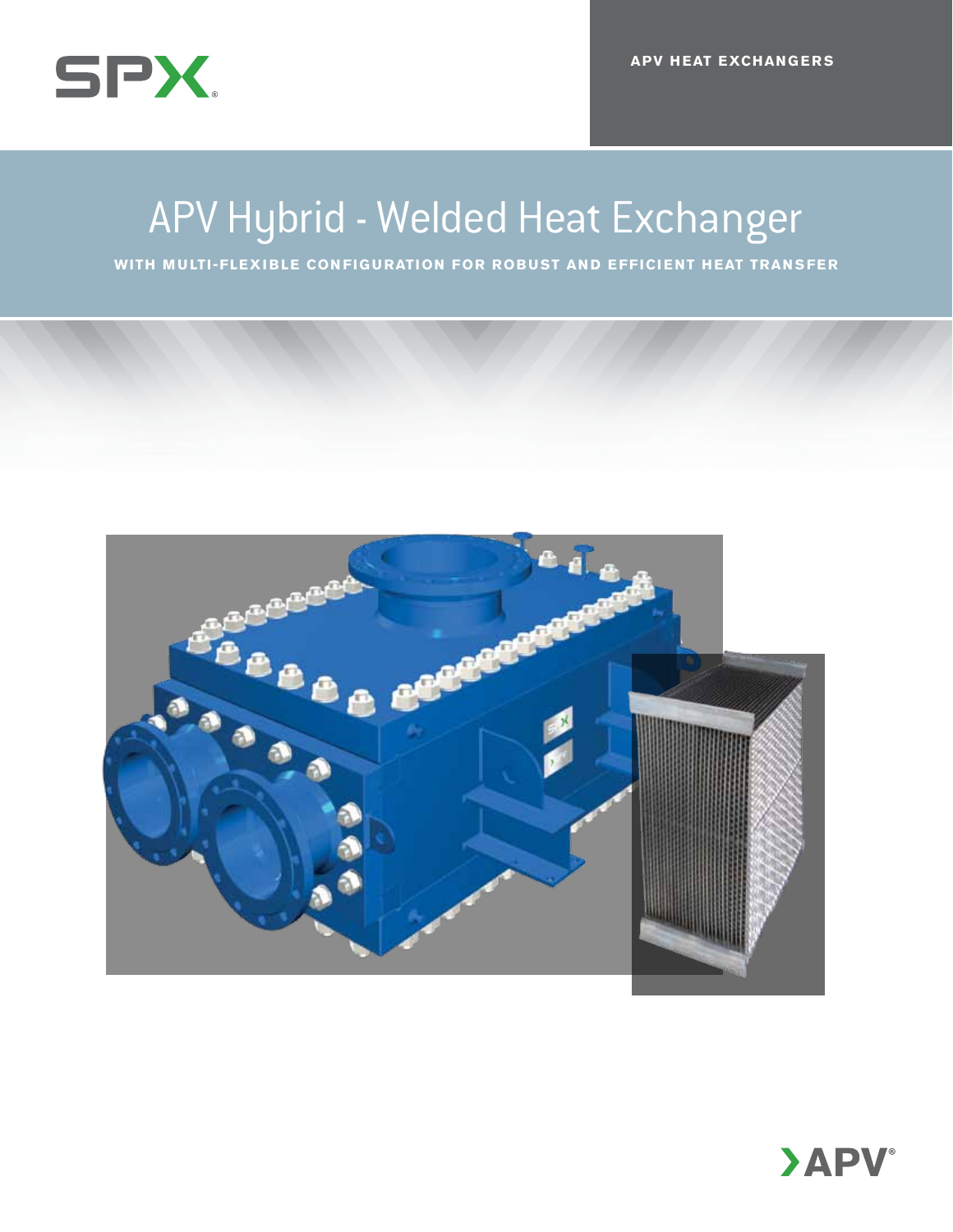APV invented the plate heat exchanger in 1923 (Now SPX) and has continuously proven to be the preferred partner for heat transfer applications. By pioneering applicable technology in pressing, shaping, welding, sealing and testing steel, SPX has continued to develop and improve heat transfer technologies.

The company is committed to delivering an efficient and durable solution to ensure operational excellence, effectiveness and profitability.

SPX offers an extensive portfolio of plate heat exchanges covering many industrial applications. Regularly SPX heat exchangers replace older technology products due to the simplicity of installation and their high performance thermal characteristics. Whether recovering waste heat or isolating the cooling system from the cooling source, SPX has the application knowledge and product to improve efficiency and performance.

### Choosing the Right Heat Exchanger can be a Complex Matter

### **HOW CAN ONE SINGLE HEAT EXCHANGER tech nology cover all your key priorities?**

- In a complex decision process, neglecting key priorities may lead to low performance or even plant failure – things you would re-do if you could.
- • With more than a century of heat exchanger experience, SPX knows the needs and priorities of most industries.
- Let SPX guide you through complex choices to the right solution for your specific application and needs.

#### **IF THESE ARE SOME OF YOUR PRIORITIES...**

|                                                                         | What could happen if<br>you compromise here? | What can you expect<br>from SPX and Hybrid?          |  |  |
|-------------------------------------------------------------------------|----------------------------------------------|------------------------------------------------------|--|--|
| Very high working<br>temperature, (including<br>temperature shocks)     | Equipment failure/<br>replacement            | Longer production uptime                             |  |  |
| Very high working<br>pressure (including<br>pressure shocks)            | Equipment failure/<br>replacement            | Longer production uptime                             |  |  |
| <b>Small footprint</b>                                                  | High conversion/<br>engineering costs        | Cost savings, accessibility                          |  |  |
| High heat recovery,<br>extreme small log mean<br>temperature difference | Higher running costs                         | Cost savings, lower CO2<br>footprint                 |  |  |
| Cleanability, manual and<br><b>CIP</b>                                  | Reduced efficiency                           | Operation at desired<br>specification after cleaning |  |  |
| Resistance to corrosion                                                 | Equipment failure/<br>replacement            | Long service life                                    |  |  |

#### **… Hybrid is for you!**

Based on a multi-flexible configuration platform, Hybrid is designed to operate under harsh conditions where other heat exchanger technologies can fail, have a shorter operating lifetime, or reduce operational efficiency.

What's more, easy access makes high-pressure cleaning of Hybrid plates simple, effective and fast!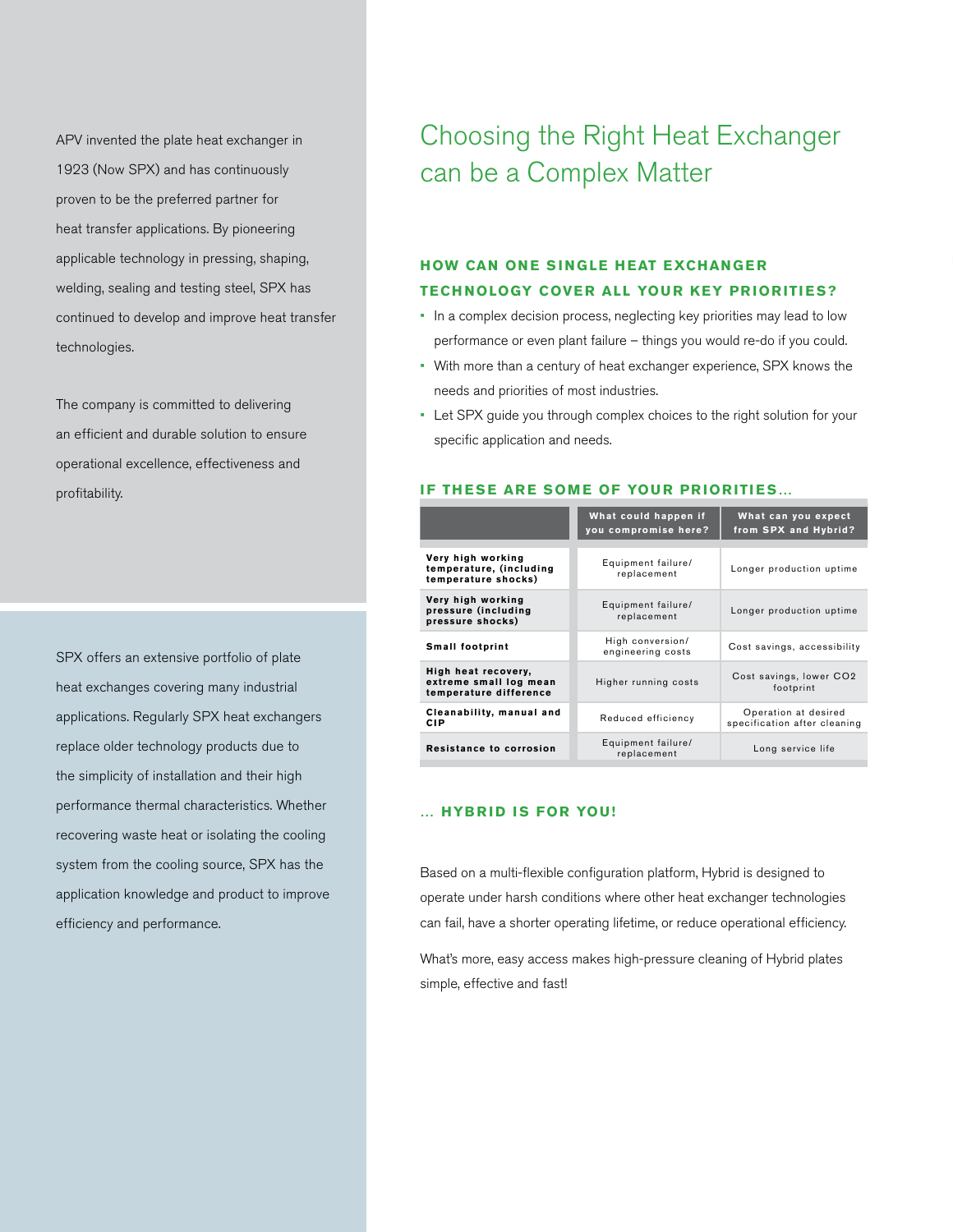### The heart of the matter

The central plate core is contained by 4 movable pressure panels, and the 2 flows are separated by the plate wall and 4 corner bars.

### **G eneral use**

- 662°F (350°C)
- $\checkmark$  Design pressure up to 580 psig (40 bar)
- $\checkmark$  Corrosive media

Pass plates: turn flow to support multi-pass cross flow

Plate core: heat

transfer plates welded together to separate and exchange heat between the 2 media

- $\checkmark$  Gas/steam/air with low pressure drop
- $\checkmark$  Pass-through of particles/solid

### Typical product applications

**Oil and Gas** Gas sweetening Gas Dehydration Crude oil stabilizer Crude oil heater

**Chemical** Solution cooler and heater Process condenser Cryogenic chiller

**Power** Steam condenser District heating units









**Industrial** Reboiler

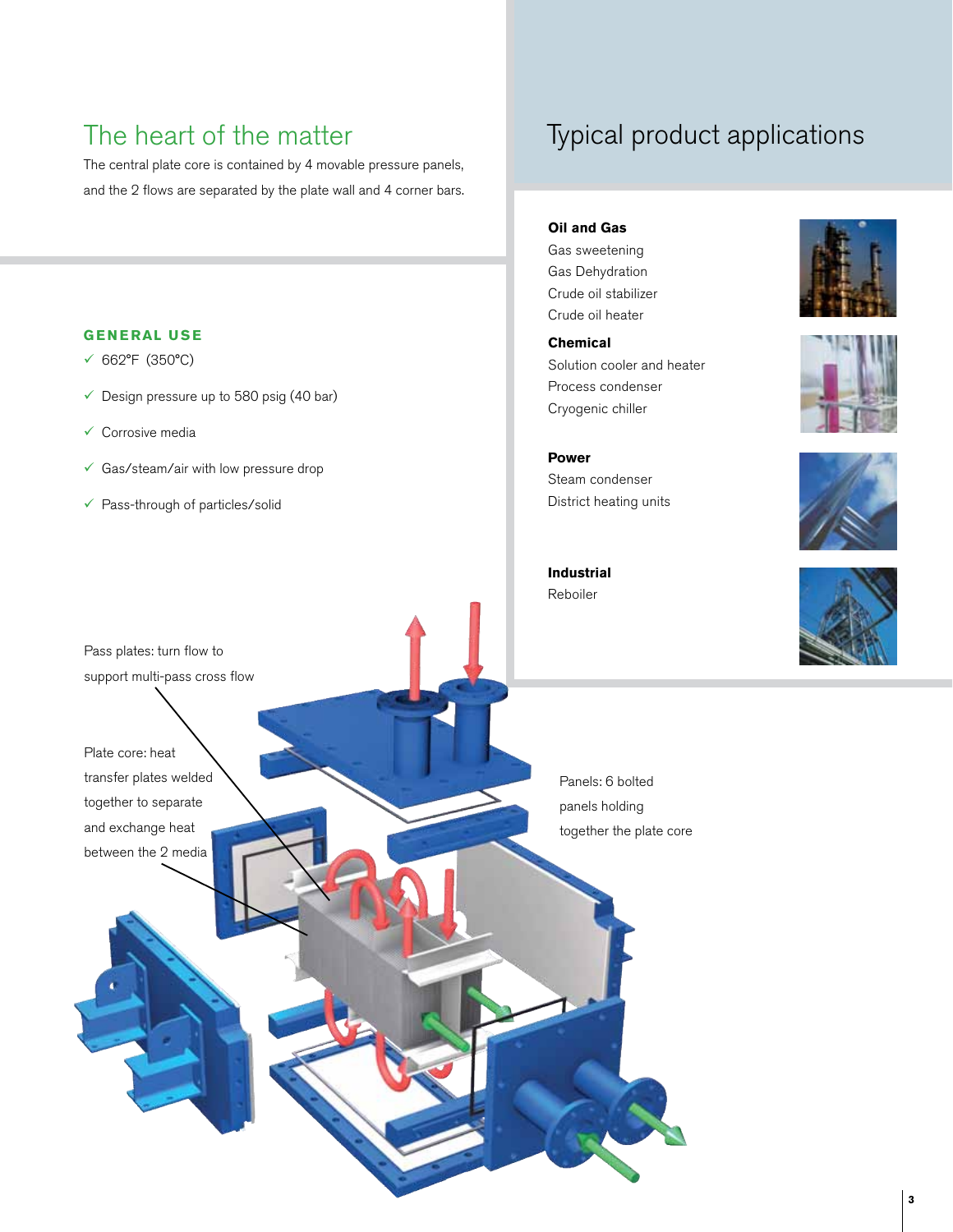#### **6 basic models**



| Model  |               |        |        |               | 12           | 24           |
|--------|---------------|--------|--------|---------------|--------------|--------------|
| Height | 41.42         | 41.42  | 41.42  | 41.42         | 41.42        | 58.43        |
|        | (1052)        | (1052) | (1052) | (1052)        | (1052)       | (1484)       |
| Length | 56.10         | 73.11  | 90.12  | 107.13        | 141.18       | 141.18       |
|        | (1425)        | (1857) | (2289) | (2721)        | (3585)       | (3585)       |
| Width  | 15.4-31.98    | 23.90  | 23.90  | 23.90-31.98   | 28.15-42.32  | 28.15-42.32  |
|        | $(391 - 787)$ | (607)  | (607)  | $(607 - 787)$ | $(715-1075)$ | $(715-1075)$ |

Inches

(Millimeters)

### … to meet all your needs

- • We will always find the perfect solution
- Perfect adaptability for almost any application
- • Full utilisation of pressure drop to maximise thermal efficiency
- • Close temperature approach down to 1.8°F (1°C) possible
- • Low pressure drop possible even at high mass flows even for gas/steam
- Perfect for condensation and evaporation (including vacuum condensation)
- • Large connection sizes possible
- • Non-symmetric flows handled, even with perfect pressure drop utilization

#### **456 stan dard Combinations per plate material:**

| <b>Model</b>                                                    |   |   | G |   | 12 | 24   |
|-----------------------------------------------------------------|---|---|---|---|----|------|
| Number of thermal steps                                         |   |   | 6 |   | 12 | 2x12 |
| <b>Stack height versions</b>                                    | 5 |   |   | 3 | 5  |      |
| Possible pass combinations on<br>primary side (currugated side) |   |   | з |   | 3  |      |
| Possible pass combinations on<br>secondary side (tubular side)  |   | 5 |   | 6 | 9  |      |

- • Design Pressure: 232.1 or 464.1 psig (16 or 32 Bar)
- • Design Code: ASME VIII, Div 1 or PED
- • Design Temperature: -18.4/-40 to 662°F (-28/-40 to 350°C)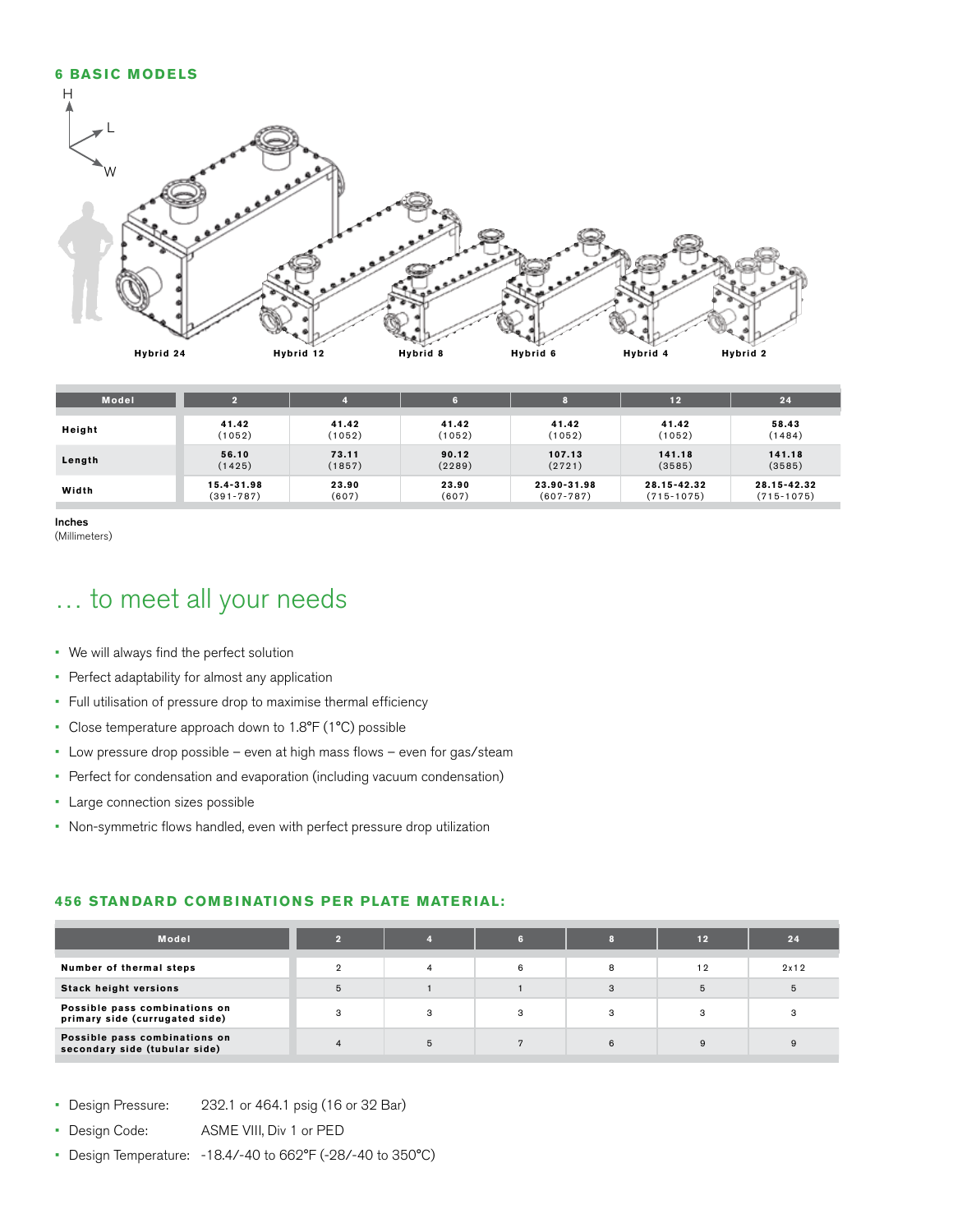### Unseen flexibility based on a range of standard variants…

**EACH AVAILABLE IN VARIOUS STANDARD CONFIGURATIONS:** 



Low number of passes tube side system in combination with single pass corrugated side system for low NTU value applications and/or low pressure drop requirements

**Example 2**



Single pass tube system in combination with corrugated side sandwich system for multiphase applications (e.g. condensation)

**Example 3**



High number of passes tube side system in combination with corrugated side sandwich system for close temperature approach applications (heat recovery)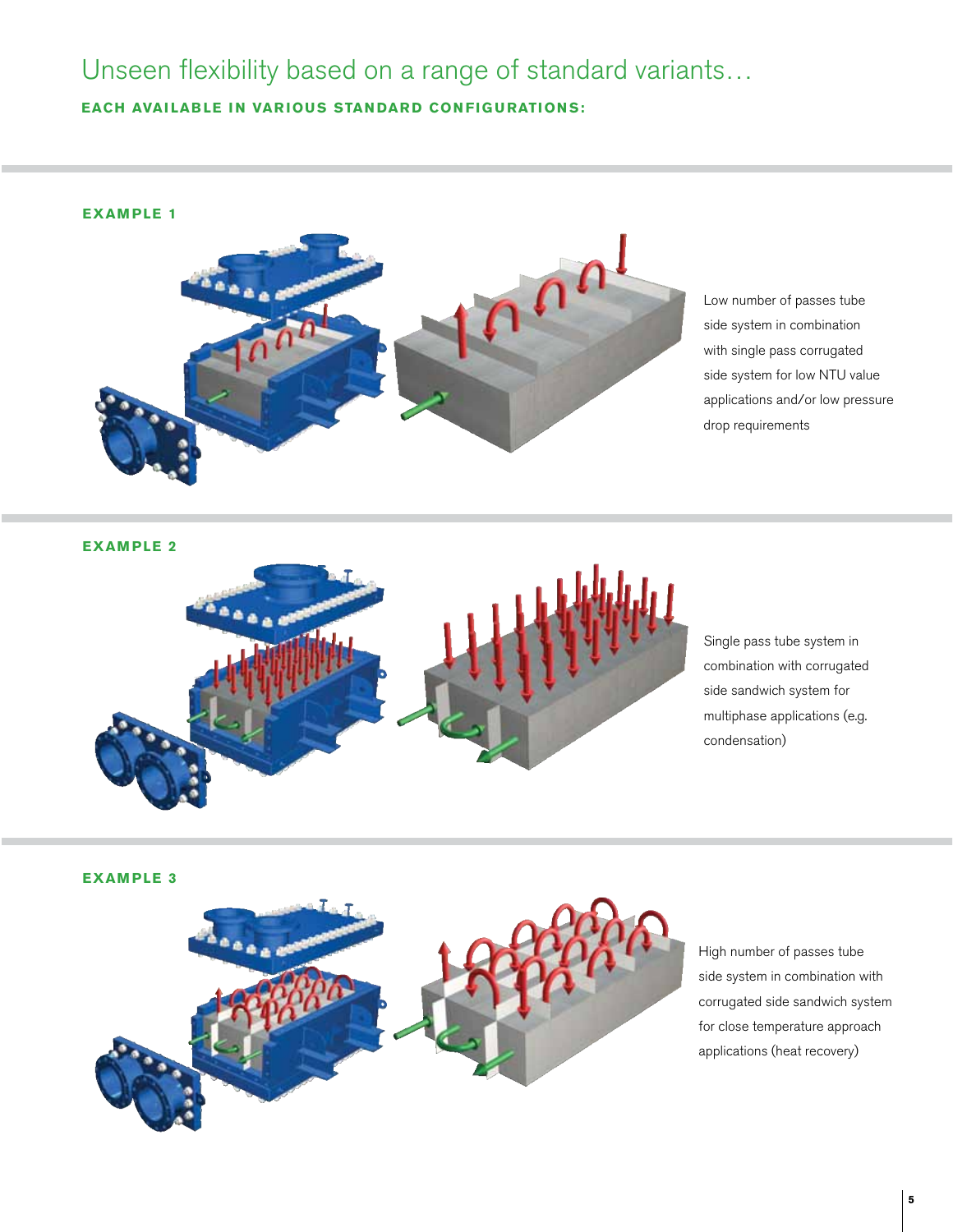### 3 plate variants – depending on your needs

#### **Hybrid features 3 very different plate types!**



- If manual cleaning and/or low pressure drop are essential (e.g. steam/gas).
- Pressure drop on tube side can be kept extremely low
- • Excellent for gas/steam
- • Excellent mechanical cleanability combined with high heat transfer performance



- If you want the best combination in between.
- • Good mechanical cleanability combined with excellent heat transfer performance



- • If your focus is optimum efficiency and pressure drop
- 
- 
- • Highest efficiency
- • Highest pressure resistance



- Cross section of TuplaFlow plate types
- All plates are cross-flow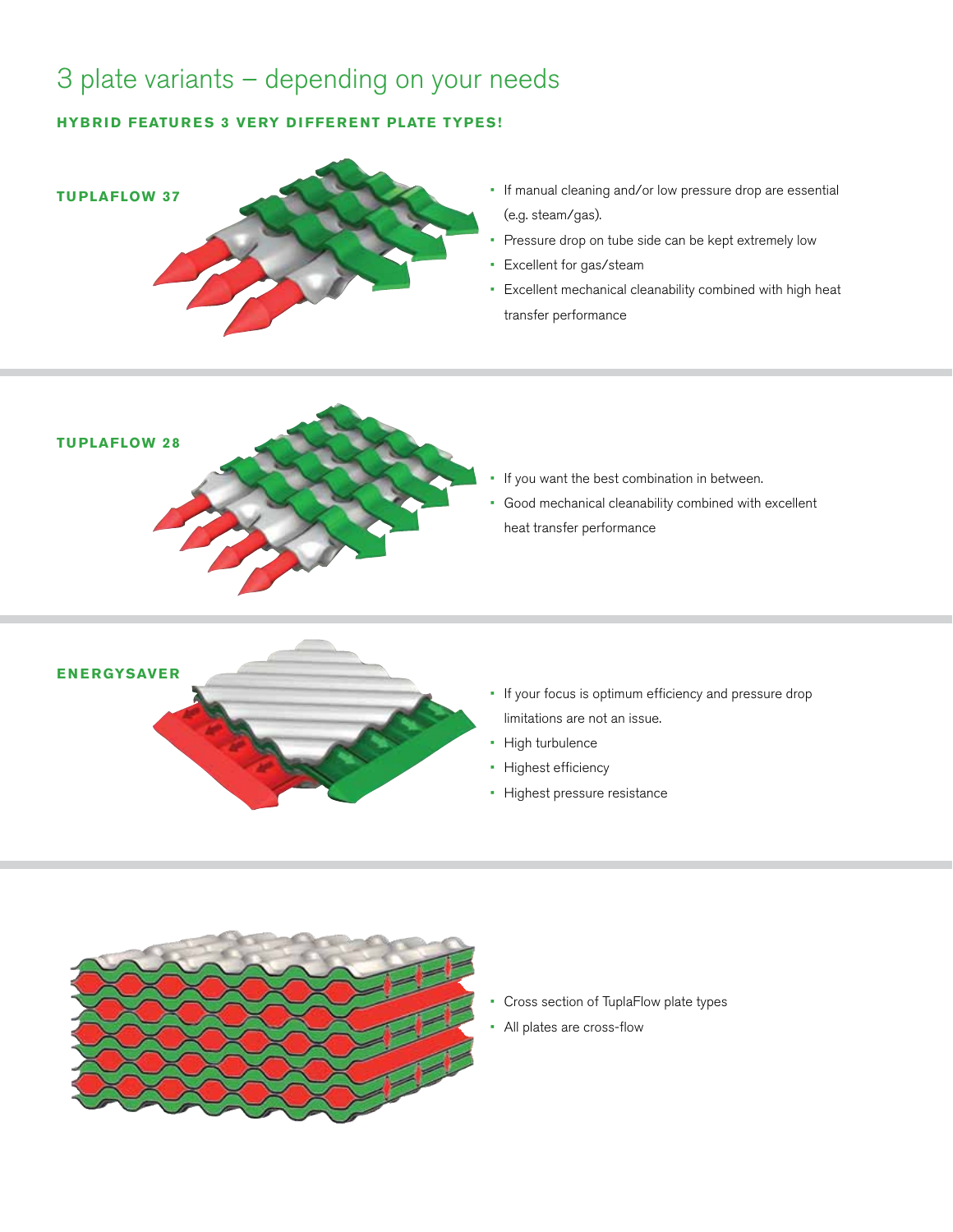### Do fouling or scaling impact your production planning?

- • Spare capacity, filter systems or CIP cleaning systems are expensive to install.
- • 2 of the 3 plate options can be cleaned effectively using manual high pressure cleaning.



**Bolted Hybrid can be opened. The tube-side plate gap can be highpressure cleaned (TuplaFlow).**





#### **HUGE FLEXIBILITY BASED ON STANDARD VARIANTS**

| <b>Model</b>                        | 2 <sup>1</sup>                                                                                                                                                     | $\overline{4}$                                       | 6                                                    | $\mathbf{a}$                                          | 12                                          | 24                                                              |  |  |
|-------------------------------------|--------------------------------------------------------------------------------------------------------------------------------------------------------------------|------------------------------------------------------|------------------------------------------------------|-------------------------------------------------------|---------------------------------------------|-----------------------------------------------------------------|--|--|
| <b>Heat transfer</b>                | $65 - 269$ ft <sup>2</sup><br>$(6-25 \text{ m}^2)$                                                                                                                 | $301 - 355$ ft <sup>2</sup><br>$(28-33 \text{ m}^2)$ | $441 - 538$ ft <sup>2</sup><br>$(41-50 \text{ m}^2)$ | $592 - 1044$ ft <sup>2</sup><br>$(55-97 \text{ m}^2)$ | 1130-2346 $ft^2$<br>$(105-218 \text{ m}^2)$ | $2260 - 4693$ ft <sup>2</sup><br>$(210 - 436)$ m <sup>2</sup> ) |  |  |
| Max, nozzle size Tubu side          | 18"<br>(DN450)                                                                                                                                                     | 14"<br>(DN350)                                       | 14"<br>(DN350)                                       | 20"<br>(DN500)                                        | 20"<br>(DN500)                              | 20"<br>(DN500)                                                  |  |  |
| Max. nozzle size Corrugated<br>side | 12 <sup>n</sup><br>(DN300)                                                                                                                                         | 12"<br>(DN300)                                       | 12"<br>(DN300)                                       | 12 <sup>n</sup><br>(DN300)                            | 12"<br>(DN300)                              | 20"<br>(DN500)                                                  |  |  |
| <b>Material plates</b>              | Standard: 1.4404 (316L)<br>On request: 1.4571 (316Ti) / 1.4301 (304) / 1.4539 (904L) / 1.4547 (254SMO) / 2.4819(276) / 2.4602(C22) /<br>2.4605(C2000) / and others |                                                      |                                                      |                                                       |                                             |                                                                 |  |  |
| Design temperature                  | According to ASME VIII: -18.4°F to 662°F (-28°C to 350°C)<br>According to PED 97/23 EK: -40°F to 662°F (-40°C to 350°C)                                            |                                                      |                                                      |                                                       |                                             |                                                                 |  |  |
| Design pressure                     | 16 and 32 bar versions, including full vacuum.                                                                                                                     |                                                      |                                                      |                                                       |                                             |                                                                 |  |  |
| Design code                         | PED 97/23 EG / EN 13445<br>ASME. VIII, Div. 1                                                                                                                      |                                                      |                                                      |                                                       |                                             |                                                                 |  |  |
| <b>Flange ratings</b>               | Welded neck flanges<br>EN 1092-1 / ANSI B16.5                                                                                                                      |                                                      |                                                      |                                                       |                                             |                                                                 |  |  |
| Nozzle loads                        | API 662 Table II                                                                                                                                                   |                                                      |                                                      |                                                       |                                             |                                                                 |  |  |

Inches

(Millimeters)

#### **Customization Options:**

- Plates in other alloys
- • Fully welded vessel construction (not openable)
- Venting options
- Sub cooling
- $\cdot$  >53819 ft<sup>2</sup> (5000 m<sup>2</sup>) heat transfer area